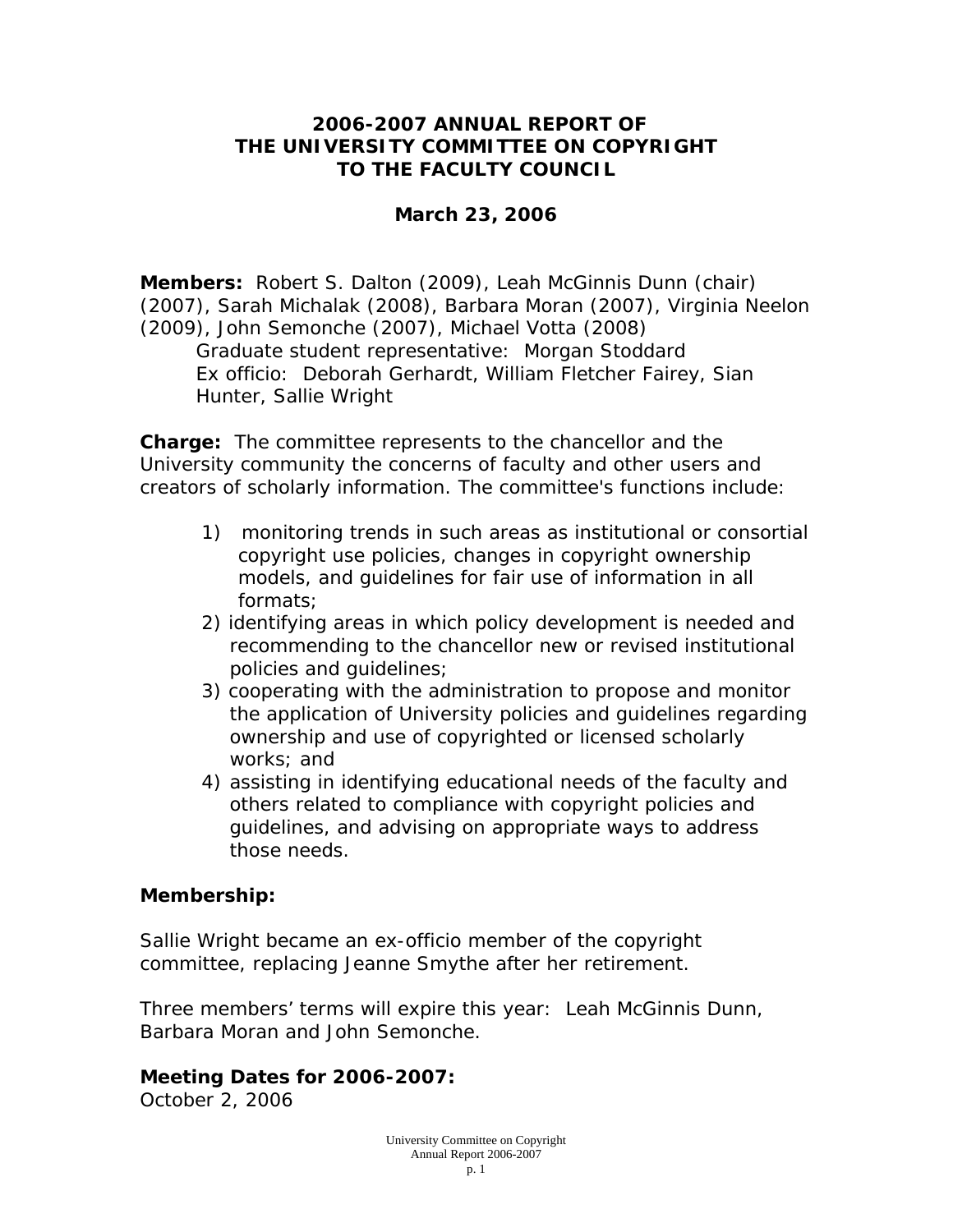November 6, 2006 December 4, 2006 January 8, 2007 February 5, 2007 March 5, 2007 April 2, 2007

#### **2006-2007 Activities:**

The committee engaged in several activities this year:

### **1) Amendment to Copyright Policy Regarding Commercialization**

 Cathy Innes, Director of the Office of Technology Development (OTD), approached the Copyright Committee with a proposal to amend the current Copyright Policy in such a way as to provide a greater share of royalties to faculty when the University, through OTD, commercializes their copyrighted works. Under the current policy, if OTD commercializes a work originally copyrighted by a faculty member, the faculty member receives 40% of the revenue that the University receives for such work (such percentage is calculated after the University has paid expenses, if any, it has incurred in commercializing the work). Under the proposed revised policy, such faculty member would receive 70% of such royalty (again such percentage is calculated after the University has paid expenses, if any, it has incurred in commercializing the work). Ms. Innes believes that this policy change will encourage faculty creators of certain kinds of works to use the resources offered by OTD.

 The revised policy does not require that faculty commercialize their works through OTD or to commercialize them at all. Faculty owning copyright in their works would continue to be free to choose if and how they make their works available to the public. Also, the revised policy does not require that OTD, if requested, commercialize any particular work; OTD would have discretion to choose the works it commercializes. Generally, OTD would only commercialize those works for which it can provide some expertise, in particular, software and multi-media works.

 After discussing this proposal and reviewing drafts of the proposed change (see Exhibit 1 for current draft), the Copyright Committee agreed that such changes would benefit the University community without imposing any new burdens or restrictions on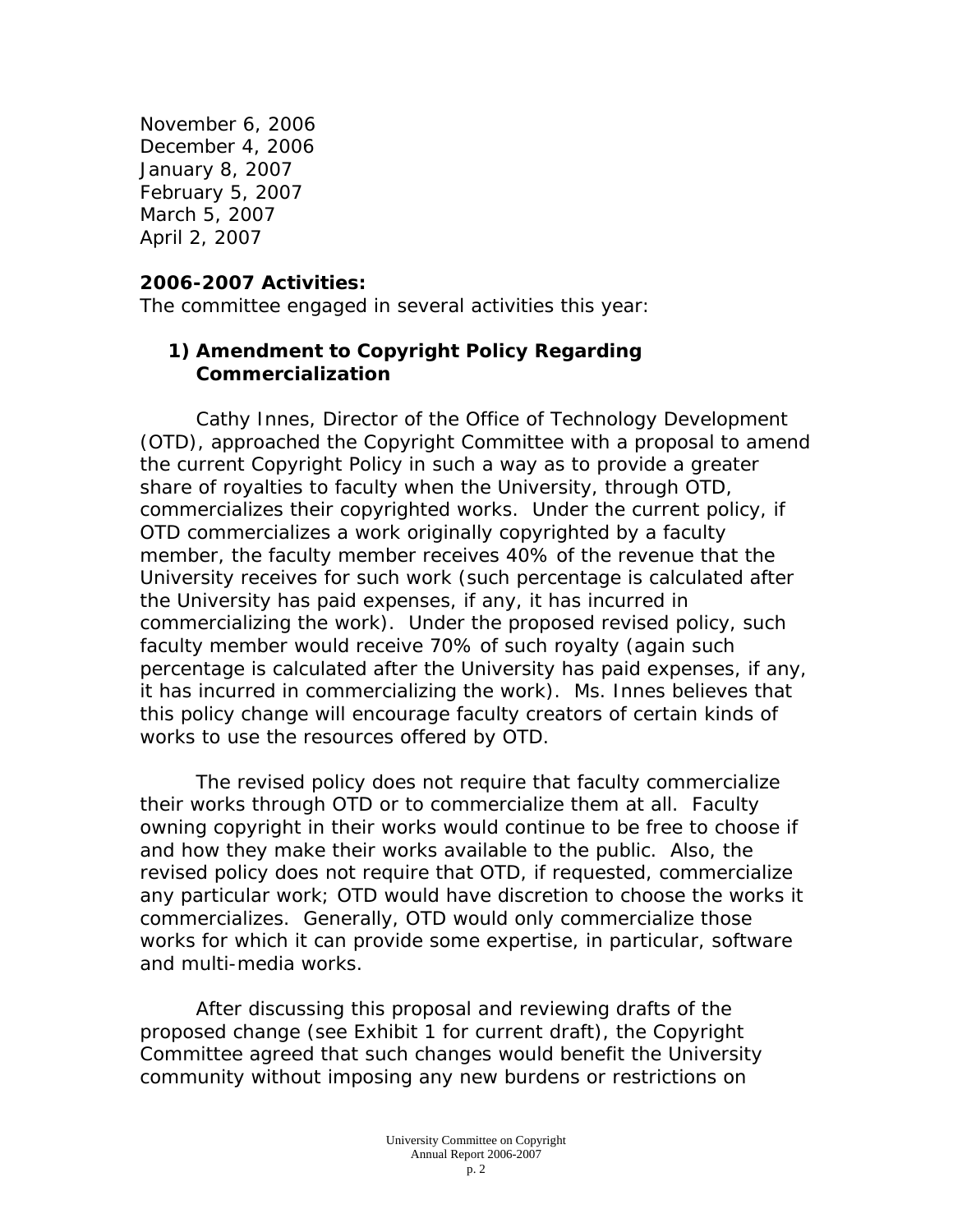current practices. Therefore, the Copyright Committee recommends that the Faculty Council approve the resolution attached hereto.

## **Table 1: Works where copyright is owned by faculty or EPA non-faculty**

Note: Percentages are approximate. Revenue distribution is to be applied after University is reimbursed for incremental expenses.

|                     | <b>Current royalty</b><br>distribution | <b>Proposed royalty</b><br>distribution |
|---------------------|----------------------------------------|-----------------------------------------|
| Amount to Office of | 20%                                    | 10%                                     |
| <b>Technology</b>   |                                        |                                         |
| <b>Development</b>  |                                        |                                         |
| Amount to           | 40%                                    | 70%                                     |
| creator(s)          |                                        |                                         |
| Amount to creator's | 40%                                    | 20%                                     |
| department or unit  |                                        |                                         |

# **Table 2: Works where copyright is owned by University\***

Note: Percentages are approximate. Revenue distribution is to be applied after University is reimbursed for incremental expenses.

|                     | <b>Current royalty</b><br>distribution | <b>Proposed royalty</b><br>distribution |
|---------------------|----------------------------------------|-----------------------------------------|
| Amount to Office of | 20%                                    | 20%                                     |
| <b>Technology</b>   |                                        |                                         |
| <b>Development</b>  |                                        |                                         |
| Amount to           | $0\%$                                  | 40%                                     |
| creator(s)          |                                        |                                         |
| Amount to creator's | 80%                                    | 40%                                     |
| department or unit  |                                        |                                         |

\*Jointly Owned Works:

When a Traditional or Non-Directed Work is jointly owned by the University and by University faculty or EPA non-faculty creator, such owners shall meet to determine the ownership interest of each party. A percentage of the work determined by the parties to be owned by the University faculty or EPA non-faculty creator(s) will be distributed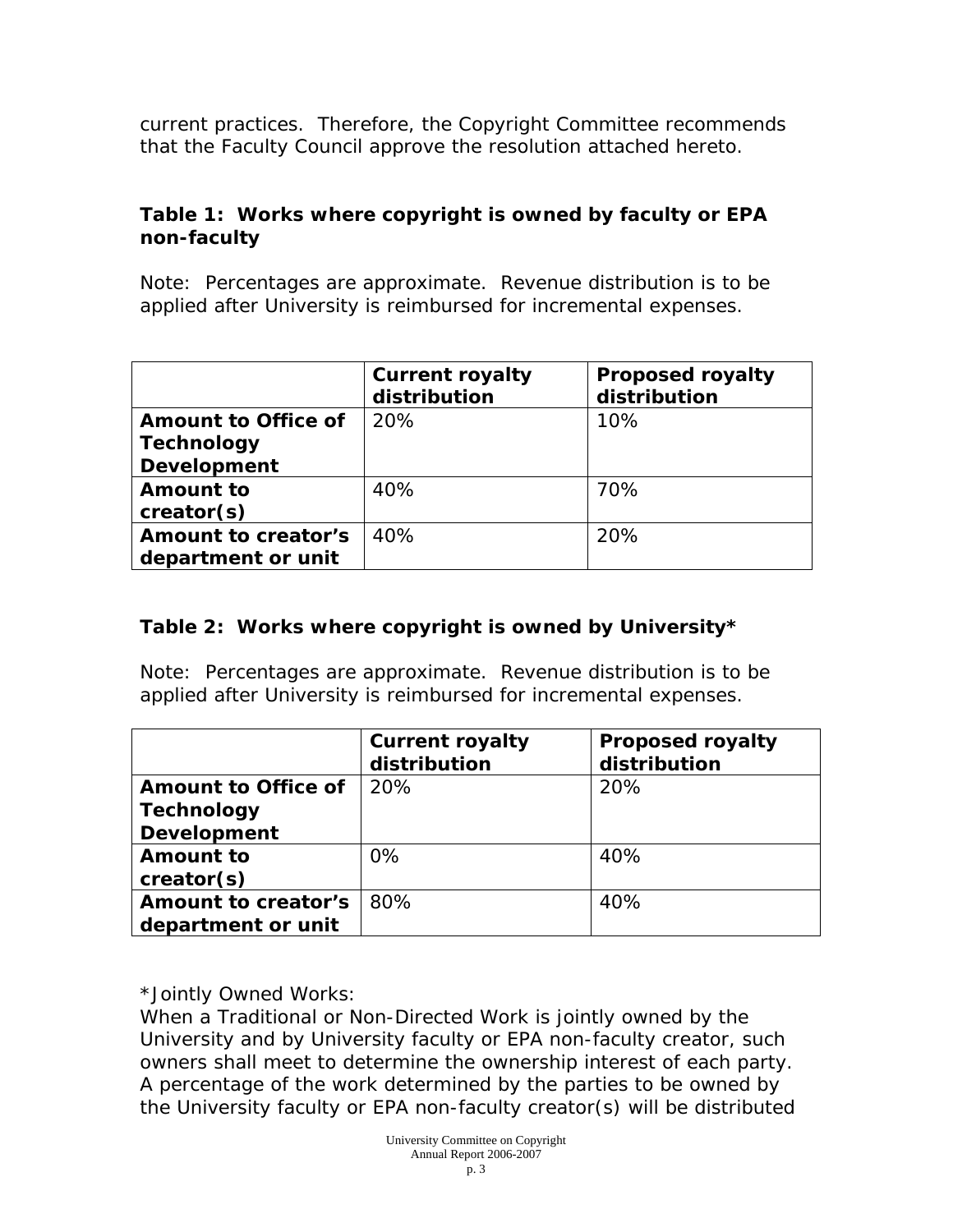in accordance with Table 1; a percentage of the revenue which is equal to the percentage of the work determined to be owned by the University will be distributed in accordance with Table 2.

See Exhibit 1 hereto for redline showing specific changes to the Copyright Policy.

# **2) Redesign of the copyright committee's website**

The committee redesigned its website to update available copyright resources, and make them appear more prominently on the website; to organize links to make clear which resources are campus, university system, and external resources; to ease navigation of the site; and to make organizationally clear material that is committee-related. The copyright committee's website can be found at:

### **http://www.lib.unc.edu/copyright/**

# **3) Outreach to faculty on copyright issues**

To aid in developing a plan to reach faculty regarding copyright issues, the committee reviewed the recently released "Campus Copyright Rights and Responsibilities: A Basic Guide to Policy Considerations" published in coordination with the Association of Research Libraries. Discussion of this document focused on two issues:

- 1) implications for policy as it relates to infringement on the UNC computer network, which led to discussions with Vice Chancellor of Information Security (see #4 below), and
- 2) classroom use of copyrighted materials.

This document outlines factors to consider when developing a policy regarding fair use of copyrighted materials in the classroom. The committee compared its current policy to this document. The committee found that current policy addresses the factors outlined in this document because current policy a) supports the exercise of responsible, good faith exercise of fair use rights and b) recommends a fair use analysis based on the four factors affecting fair use.

Because every evaluation of fair use is unique and fair use isn't always easily determined, UNC Legal Counsel, referred to in current policy as a resource for guidance in determining fair use, should continue to be promoted as a faculty resource for fair use analysis. Future initiatives will focus on how to disseminate this information to faculty.